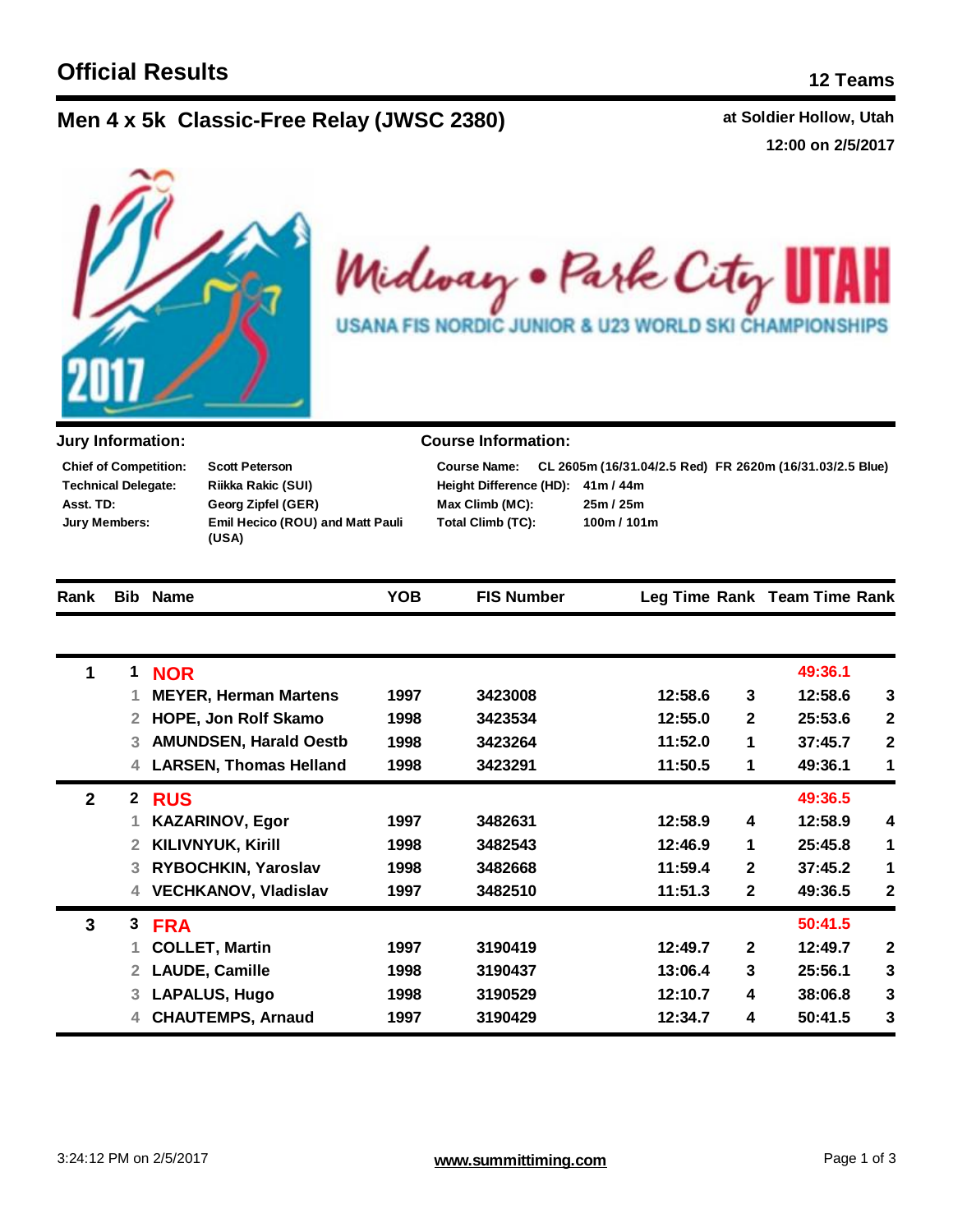| Rank           |                         | <b>Bib Name</b>            | <b>YOB</b> | <b>FIS Number</b> |         |                         | Leg Time Rank Team Time Rank |                         |
|----------------|-------------------------|----------------------------|------------|-------------------|---------|-------------------------|------------------------------|-------------------------|
| 4              | 9                       | <b>GER</b>                 |            |                   |         |                         | 52:15.6                      |                         |
|                | 1                       | <b>BRUGGER, Janosch</b>    | 1997       | 3200676           | 12:49.4 | 1                       | 12:49.4                      | 1                       |
|                | 2 <sup>1</sup>          | LEISMUELLER, Jakob         | 1997       | 3200737           | 14:30.1 | 11                      | 27:19.4                      | 5                       |
|                | 3                       | <b>KUCHLER, Albert</b>     | 1998       | 3200752           | 12:32.4 | 6                       | 39:51.9                      | 4                       |
|                | 4                       | VOGT, Jacob                | 1997       | 3200668           | 12:23.8 | 3                       | 52:15.7                      | $\overline{\mathbf{4}}$ |
| 5              | $\mathbf{7}$            | <b>SUI</b>                 |            |                   |         |                         | 53:39.6                      |                         |
|                |                         | <b>MATOSSI, Livio</b>      | 1997       | 3510566           | 13:12.4 | $5\phantom{1}$          | 13:12.4                      | 5                       |
|                | $\overline{2}$          | <b>SCHLITTLER, Andri</b>   | 1999       | 3510616           | 14:05.9 | 8                       | 27:18.2                      | 4                       |
|                | 3 <sup>1</sup>          | <b>LOZZA, Maurus</b>       | 1998       | 3510567           | 13:36.8 | 10                      | 40:55.0                      | $\overline{\mathbf{7}}$ |
|                | 4                       | <b>IMWINKELRIED, Dario</b> | 1997       | 3510564           | 12:44.6 | 5                       | 53:39.6                      | ${\bf 5}$               |
| 6              |                         | 8 CZE                      |            |                   |         |                         | 53:39.8                      |                         |
|                | 1                       | <b>MACHAC, Karel</b>       | 1997       | 3150612           | 14:12.0 | 8                       | 14:12.0                      | 8                       |
|                | $\overline{2}$          | <b>MATOUS, Adam</b>        | 1998       | 3150640           | 13:56.3 | 5                       | 28:08.3                      | $\overline{\mathbf{7}}$ |
|                | 3                       | <b>KALIVODA, Tomas</b>     | 1998       | 3150635           | 12:23.2 | 5                       | 40:31.6                      | 5                       |
|                | 4                       | PECHOUSEK, Jan             | 1997       | 3150637           | 13:08.3 | 10                      | 53:39.9                      | $6\phantom{1}6$         |
| $\overline{7}$ | 6                       | <b>ITA</b>                 |            |                   |         |                         | 53:55.2                      |                         |
|                | 1                       | <b>ARMELLINI, Mattia</b>   | 1997       | 3290535           | 14:03.2 | 7                       | 14:03.2                      | $\overline{7}$          |
|                | $\overline{2}$          | <b>DEL FABBRO, Luca</b>    | 1999       | 3290674           | 14:09.6 | 9                       | 28:12.8                      | ${\bf 8}$               |
|                | 3                       | <b>CORADAZZI, Martin</b>   | 1998       | 3290577           | 12:38.8 | 7                       | 40:51.6                      | $\bf 6$                 |
|                | 4                       | <b>DAPRA, Simone</b>       | 1997       | 3290600           | 13:03.7 | 8                       | 53:55.2                      | $\overline{7}$          |
| 8              | 5                       | <b>SWE</b>                 |            |                   |         |                         | 54:03.5                      |                         |
|                | 1                       | PERSSON, Adam              | 1998       | 3501593           | 15:43.6 | 12                      | 15:43.6                      | 12                      |
|                | 2                       | <b>JOHANSSON, Leo</b>      | 1999       | 3501662           | 13:08.9 | 4                       | 28:52.5                      | 10                      |
|                | 3                       | NYSTEDT, Jacob             | 1998       | 3501553           | 12:09.3 | 3                       | 41:01.8                      | 8                       |
|                | 4                       | <b>JACOBSSON, Hugo</b>     | 1997       | 3501399           | 13:01.8 | $\overline{\mathbf{r}}$ | 54:03.6                      | 8                       |
| 9              |                         | 10 USA                     |            |                   |         |                         | 54:04.9                      |                         |
|                |                         | <b>HARMEYER, Bill</b>      | 1997       | 3530805           | 13:40.3 | 6                       | 13:40.3                      | 6                       |
|                | $\overline{2}$          | <b>HUSAIN, Kamran</b>      | 1997       | 3530783           | 14:24.6 | 10                      | 28:05.0                      | $\boldsymbol{6}$        |
|                | 3                       | <b>GEBHARDT, Wyatt</b>     | 1999       | 3530845           | 13:01.3 | 8                       | 41:06.3                      | 9                       |
|                | 4                       | <b>WONDERS, Hunter</b>     | 1998       | 3530860           | 12:58.7 | $\bf 6$                 | 54:05.0                      | 9                       |
| 10             |                         | 11 CAN                     |            |                   |         |                         | 54:57.7                      |                         |
|                | 1                       | <b>BLAIS, Antoine</b>      | 1997       | 3100371           | 14:16.8 | $\boldsymbol{9}$        | 14:16.8                      | 9                       |
|                | $\overline{2}$          | <b>JACKSON, Ryan</b>       | 1997       | 3100380           | 14:01.7 | 7                       | 28:18.5                      | 9                       |
|                | 3                       | <b>BOUCHER, Philippe</b>   | 1997       | 3100331           | 13:13.1 | $\boldsymbol{9}$        | 41:31.5                      | 10                      |
|                | 4                       | <b>WILLIAMS, Gareth</b>    | 1997       | 3100351           | 13:26.3 | 11                      | 54:57.8                      | 10                      |
| 11             | $\overline{\mathbf{4}}$ | <b>FIN</b>                 |            |                   |         |                         | 56:22.1                      |                         |
|                | 1                       | <b>SIPILA, Turo</b>        | 1997       | 3181076           | 15:28.1 | 10                      | 15:28.1                      | 10                      |
|                | $\overline{2}$          | <b>KARPPANEN, Miro</b>     | 1998       | 3181163           | 13:58.5 | $6\phantom{1}6$         | 29:26.5                      | 11                      |
|                | 3                       | PIRNESKOSKI, Santeri       | 1998       | 3181161           | 13:49.2 | 11                      | 43:15.8                      | 11                      |
|                | 4                       | <b>SUHONEN, Verneri</b>    | 1997       | 3181098           | 13:06.3 | 9                       | 56:22.1                      | 11                      |